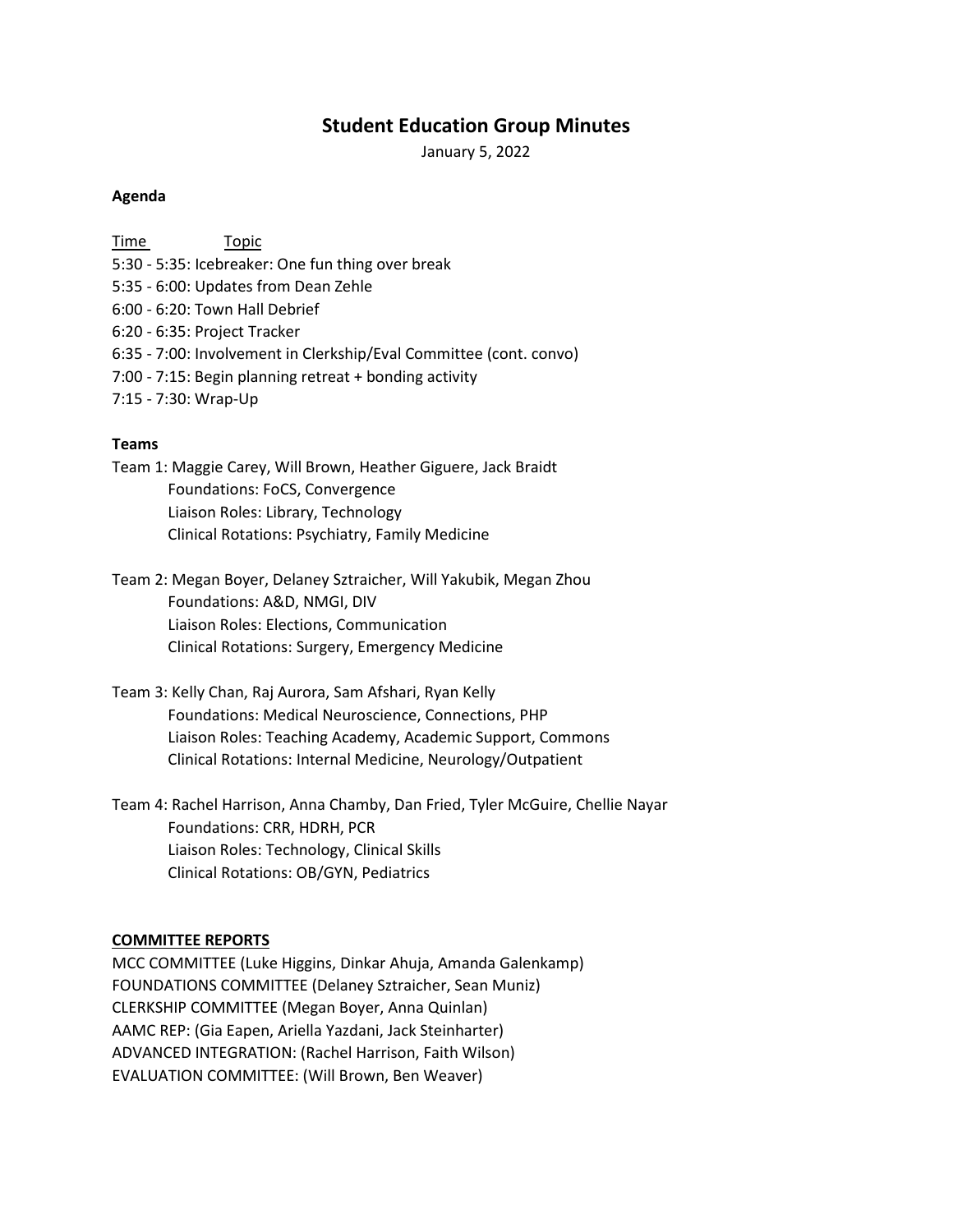#### **Attendance:**

| <b>Last Name</b> | <b>First Name</b> | <b>Title</b>                               | <b>Present/Absent</b> |
|------------------|-------------------|--------------------------------------------|-----------------------|
| Afshari          | Sam               |                                            | P                     |
| Aurora           | Raj               |                                            | P                     |
| Boyer            | Megan             | Chairperson, Clerkship committee member    | P                     |
| <b>Braidt</b>    | Jack              |                                            | P                     |
| <b>Brown</b>     | Will              | <b>Evaluation Committee</b>                | P                     |
| Chamby           | Anna              | Vice Chair                                 | P                     |
| Chan             | Kelly             |                                            | P                     |
| Carey            | Maggie            |                                            | P                     |
| Fried            | Dan               |                                            | P                     |
| Giguere          | Heather           |                                            | P                     |
| Harrison         | Rachel            | Advanced Integration Committee Member      | P                     |
| Kelly            | Ryan              |                                            | P                     |
| <b>McGuire</b>   | Tyler             |                                            | P                     |
| Nayar            | Chellam           |                                            | P                     |
| O'Connor         | Julia             | <b>Staff Advisor</b>                       | $\mathsf{P}$          |
| Sztraicher       | Delaney           | <b>Foundations Committee Member</b>        | P                     |
| Yakubik          | Will              |                                            | P                     |
| Zehle            | Christa           |                                            | P                     |
| Zhou             | Megan             |                                            | P                     |
| <b>Guests</b>    |                   |                                            |                       |
| Higgins          | Luke              | MCC Representative (co2022)                | A                     |
| Ahuja            | Dinkar            | MCC Representative (co2023)                | A                     |
| Galenkamp        | Amanda            | MCC Representative (co2024)                | A                     |
| Muniz            | Sean              | Foundations Committee Representative       | A                     |
| Quinlan          | Anna              | Clerkship Committee Representative         | A                     |
| Wilson           | Faith             | Advanced Integration Representative        | A                     |
| Weaver           | <b>Ben</b>        | <b>Evaluation Committee Representative</b> | A                     |
|                  |                   |                                            |                       |
|                  |                   |                                            |                       |
|                  |                   |                                            |                       |
|                  |                   |                                            |                       |

#### **Minutes**

# • **Updates with Dr. Zehle**

- o Omicron Variant
	- LCOM is keeping an eye on the cases and adjusting accordingly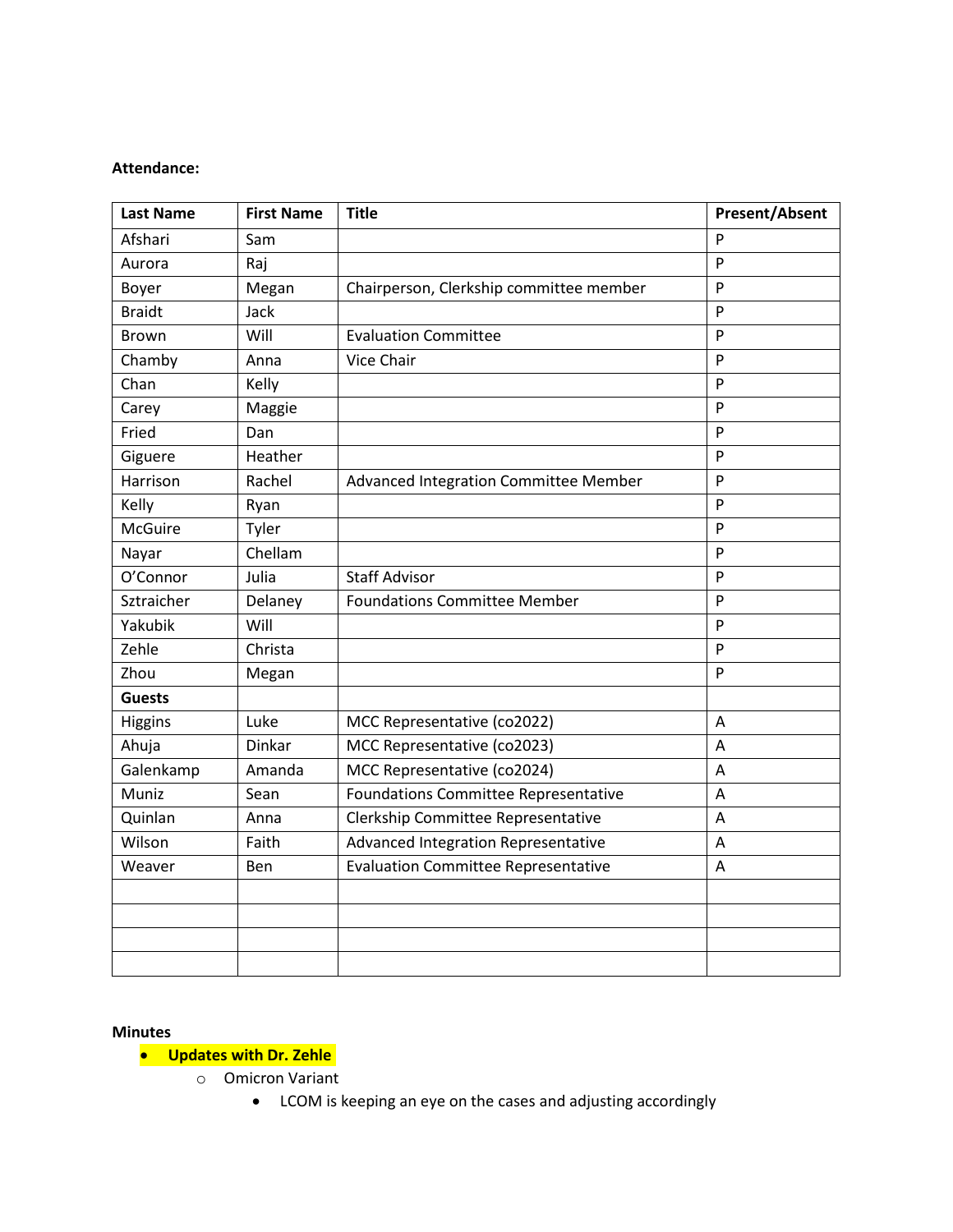- Proceeding with caution…
	- Day 0 and Day 5-7 testing before in person return (co2025)
		- $\circ$  Sunday (1/9) Testing dates available for day 5 testing through CoVerified for medical students only
	- Asking students to exercise caution and best judgement with regard to exposure risk
- Plan to return in person on Monday (1/10)
- Clinical class of 2024 students day 0/day 5-7 testing concerns
	- Class of 2024 student leaders to discuss with Dean Zehle 1/6
- o Associate Dean Searches
	- Town hall for first Associate Dean of Admission candidate held (1/4)
	- 9 more candidates being brought to campus in Jan/Feb
		- Future candidates are being offered virtual option given state of pandemic
	- Wrap up Feb./March
- o LCME
	- Working on getting LCME updates out to co2022 before completing AAMC Graduation Questionaire

## • **Committee Updates**

- $\circ$  Advanced Integration Committee hasn't had a chance to meet for a month or two
- o Eval Committee in discussions about its role/importance (more below)
- o Foundations Committee discussion regarding attendance issues
	- Additionally, are working on getting links for M1's to virtually attend meeting (same for MCC meeting)

## • **ListServ & Commons Access**

- o M1's need to be added; agenda not received
	- Resolved via Footprint 1/6
- o M1's have now have access to Commons

## • **Town Hall Debrief**

- o **Recording is not up on calendar yet, Megan B to follow up**
- o Clerkship directors reviewed literature on the Pass/Fail grading system question
- o Student Q&A and Concerns
	- Concerns about effect on under-represented students, competitiveness for residency, reverting to a pre-pandemic system during ongoing pandemic
- o Student Survey (continued from last meeting)
	- Questions compiled by SEG and sent to Dean Zehle
	- Waiting for decision from Administration to go ahead with survey; Survey questions being finalized and hope to deploy survey by end of January
	- **Megan B will email Dr. Everett with hopes of releasing survey prior to MCC meeting**
	- Suggestions to add CT vs VT campus identification to survey
- o Decision to come in Feb./early March for co2024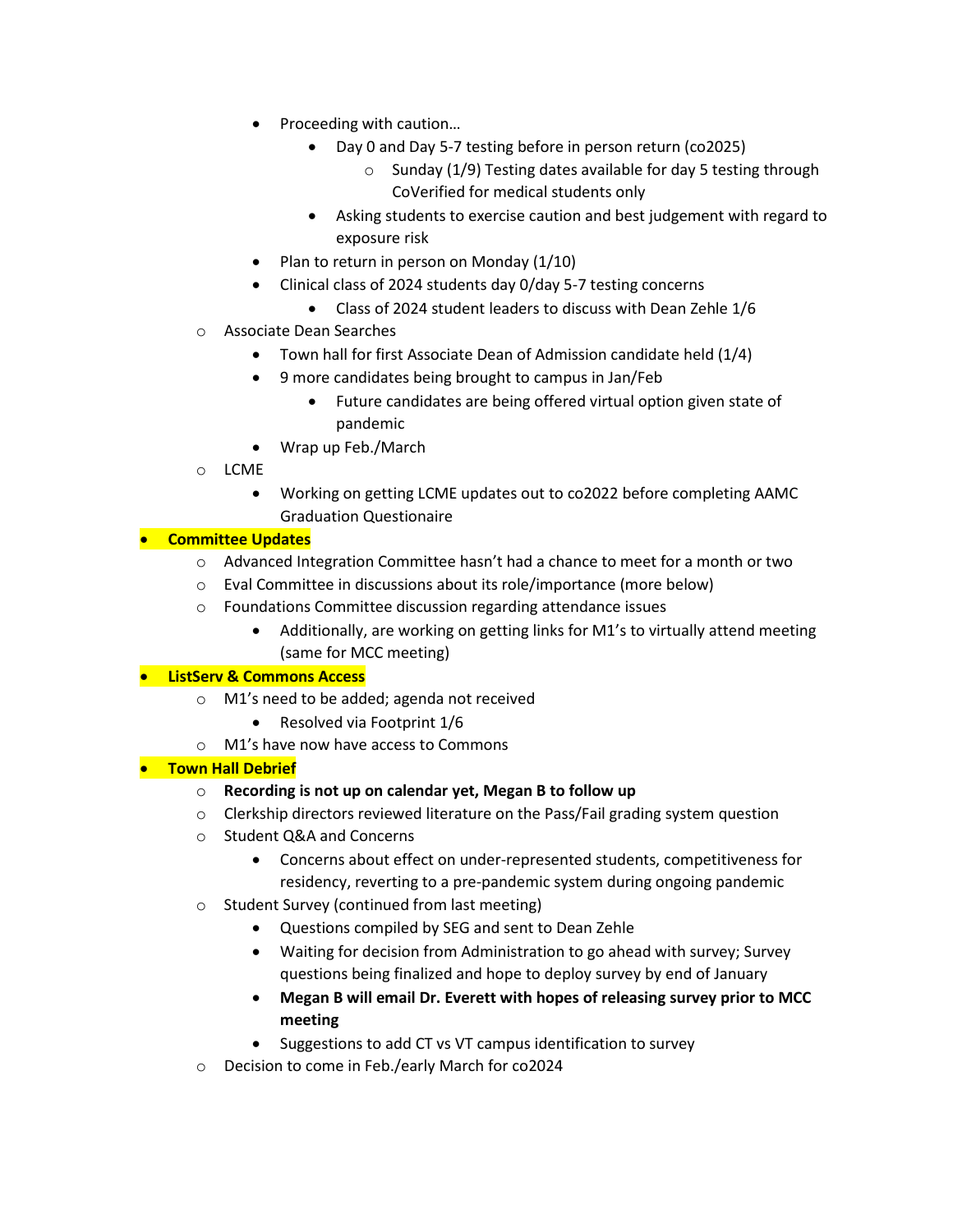- o How can SEG continue its involvement with this process?
	- Would be helpful to have M4 input/panel to better inform M1 and M2's
		- How would we organize that?
		- Timing? (Given proximity of decision)
		- **Megan B to follow up with Dr. Everett about M4 panel & work on recruiting contributors**
	- M1s could use more background regarding Likert Scale grading system, Narrative System and AOA
		- Could possibly have Dr. Everett come in prior to potential M4 panel to explain
		- Explanations & discussion of Clerkship grading structure
			- o Likert Grading Scale (recently changed)
				- **Still confusion about the structure of this system even** among current students in rotation
			- o Additionally there is question of whether "would have been considered for Honors" should be included in Narrative & need for more standard Narrative

# • **Project Tracker**

- o Cadaver CTs
	- Poster to be presented at Snow Season Education Retreat Jan. 21
	- Discussions ongoing as to how to carry this over into the next year
- o Dental Health Curriculum
	- Unofficial feedback gathering for M4s carried out
	- General consensus is to apply more hands-on learning and cut down on the modules
- o Clerkship Honoring Data Review
	- Data received from SJC on removing SHELF cut off for OB/GYN
	- However, there are barriers to further data access due to need to de-ID
- o New Project Idea/Goal: Rebranding SEG (Sam A)
	- For better clarity on SEGs role (particularly for future incoming M1's)
	- New name? Intro to SEG during Orientation week?
	- Larger discussion to be had  $@$  retreat as to SEG (SWOT)
- o New Project: POCUS (Megan Z and Ryan K)
	- How to adapt to POCUS evolution into formal curriculum?
	- Should we seek evals for POCUS?
	- Better advertisement of other (outside of Doctoring Skills) POCUS opportunities is needed

## • **Involvement in Clerkship/Eval Committee**

- o Discussion of SEG's role in evaluating Clerkships
- o Should SEG collect formal or informal assessments?
- o Can SEG get access to QARs and synthesize specific recommendations?
- $\circ$  Plan to focus on quality of clerkship evals & improve transparency regarding the changes implemented based on evals